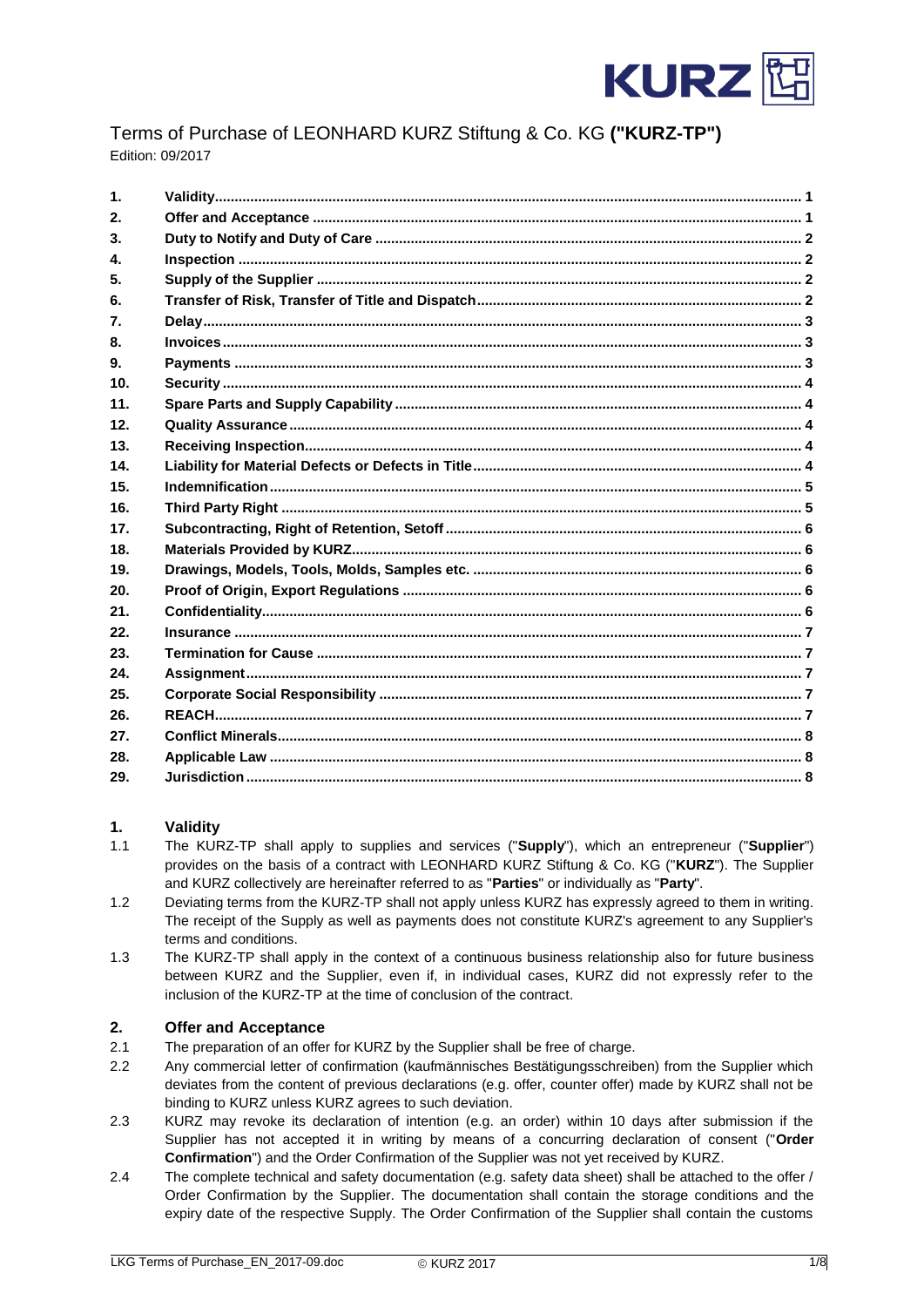

tariff numbers, the countries of origin and the confirmation that the Supply does not contain a dual-use product.

#### <span id="page-1-0"></span>**3. Duty to Notify and Duty of Care**

- 3.1 The Supplier shall notify KURZ without delay in writing of any changes or modifications with respect to the composition of materials used or the underlying design and the packaging if different from similar or comparable Supply previously provided by Supplier to KURZ. Any such changes or modifications shall require KURZ's prior written consent.
- 3.2 The Supplier shall ensure that the Supply conforms to the applicable environmental and accident prevention rules and other industrial safety regulations, as well as all legal requirements valid in Federal Republic of Germany and within the European Union (EU) at the time of transfer of risk and shall advise KURZ in writing of any specific treatment and waste disposal requirements applicable to the Supply. In addition, KURZ expects a responsible energy management from the Supplier.

#### <span id="page-1-1"></span>**4. Inspection**

- 4.1 KURZ is entitled to inspect the Supply at the Supplier's premises or to request the Supplier to inspect the Supply in order to ensure that the Supply complies with the contract (e.g. specification). The Supplier shall bear the costs of the inspection of the Supply (including the cost of materials to be provided) and its own personnel costs.
- 4.2 If the Supply to be inspected is not available for inspection at the agreed time, KURZ's costs of inspection (e.g. personnel costs) shall be borne by the Supplier. If a discovered material defect or defect in title requires repeated or further inspections, the Supplier shall bear the costs of such inspections of the Supply (including the cost of materials to be provided) and its own personnel costs and KURZ's costs of inspection (e.g. personnel costs). Material defects or defects in title are hereinafter collectively referred to as "**Defects**" or individually as "**Defect**".
- 4.3 The Supplier shall bear the material and personnel costs of any material and inspection certificates in relation to primary materials.
- 4.4 The Supplier's liability for Defects shall remain unaffected by any inspection.
- 4.5 Material and inspection certificates shall form part of the Supply and shall be presented at the time of delivery of the Supply.

# <span id="page-1-2"></span>**5. Supply of the Supplier**

- 5.1 Supply or Supplementary Performance (14.3) not involving installation or erection are considered timely when received at the receiving office of the place of receipt stated by KURZ, while Supply requiring installation or erection as well as services shall be deemed timely upon acceptance by KURZ. The Supplier is entitled to partial or multiple deliveries only with the prior written consent of KURZ.
- 5.2 Agreed dates and deadlines are binding as fixed dates. Any advanced delivery of the Supply requires the prior written consent of KURZ. In case Supply is delivered earlier than agreed, KURZ shall be authorized to refuse acceptance of it or to store it at Supplier's cost and risk.
- 5.3 If and as soon as the Supplier has reason to believe that the Supply will be delayed or that Supplier is unable to deliver, the Supplier shall immediately notify KURZ in writing.
- 5.4 In case of a delivery of Supply to a branch, sales office, assembly or construction site, the Supplier shall send a copy of the delivery note to KURZ's purchasing department as proof of the delivery. The delivery note shall specify the recipient, date and precise time of delivery in legible or printed block letters.

#### <span id="page-1-3"></span>**6. Transfer of Risk, Transfer of Title and Dispatch**

- 6.1 For Supply involving installation or assembly and for services, the transfer of risk shall take place upon acceptance by KURZ. For Supply not involving installation or assembly or for Supplementary Performance (14.3), the transfer of risk shall take place upon completion of the receiving inspection at the place of receipt of the Supply stated in the contract.
- 6.2 Dispatch and packaging costs shall be borne by the Supplier. In the event that the prices are determined EXW (EX WORKS) Supplier Incoterms® 2010, the Supply shall be dispatched, in each case, at the lowest cost, provided that KURZ has not specified a particular mode or means of transport. Additional costs due to non-compliance with shipping or packaging regulations shall be borne by the Supplier. In the event that the prices are determined DDP (DELIVERED DUTY PAID) receiving office KURZ Incoterms® 2010 free recipient including packaging and transport insurance, KURZ can determine the mode or means of transport; however, the Supplier shall be entitled to choose the most favorable mode or means of transport for it, if damage in respect of the Supply is excluded and the confirmed date of delivery of Supply can be met. Additional costs for a more expeditious mode or means of transport out of necessity and, in order to observe the date of delivery of Supply, shall be borne by the Supplier. If no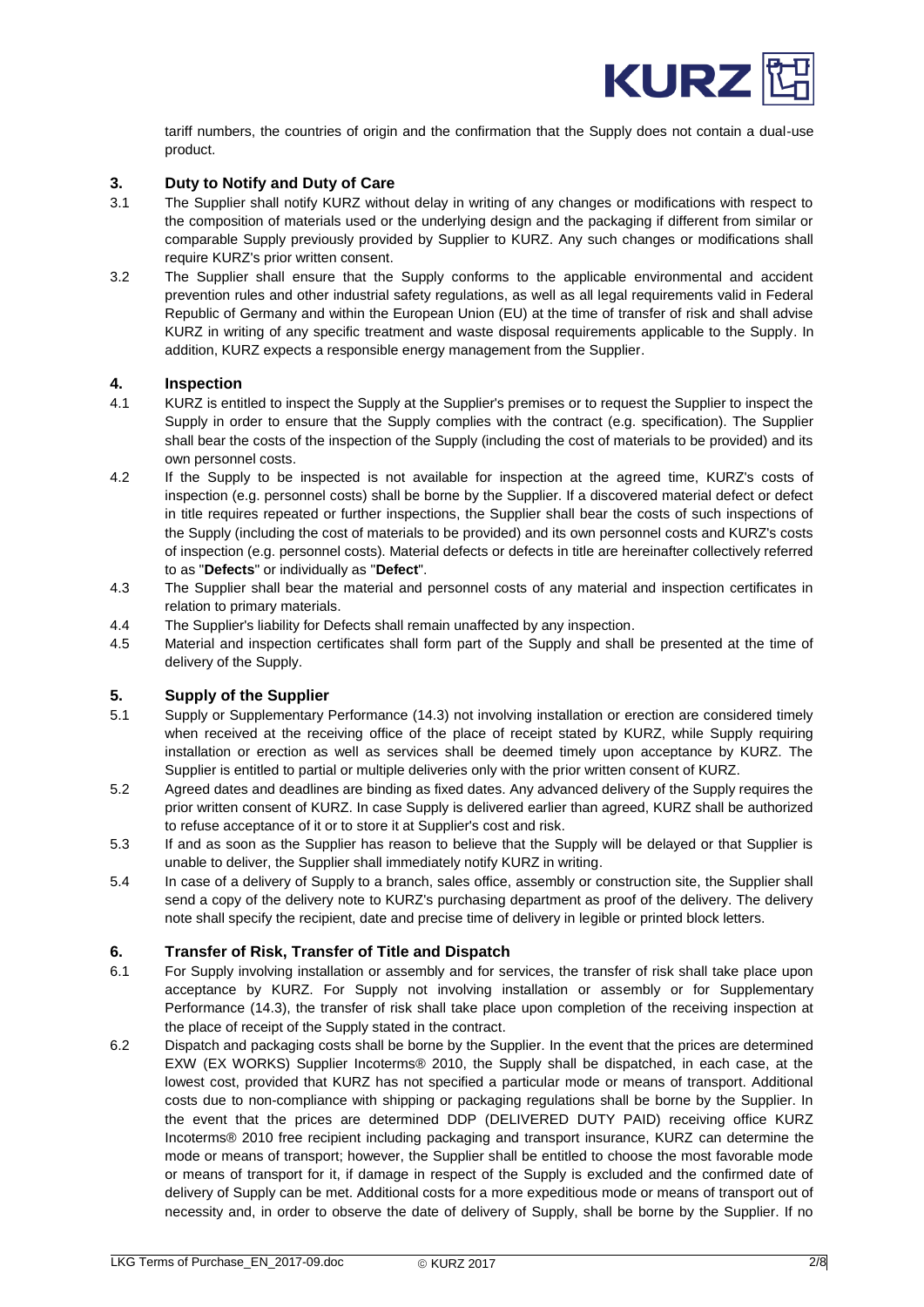

agreement is made between the Parties, the prices are DDP (DELIVERED DUTY PAID) receiving office KURZ Incoterms® 2010.

- 6.3 The Supplier shall take back the packaging material when specified in the contract or in the applicable packaging regulations. In the event that the Supplier does not take back the packaging material, the Supplier shall bear the cost of KURZ's disposal of the packaging material in compliance with the current regulations on packaging.
- 6.4 Waste disposal of the Supply shall be ensured by the Supplier. In case of waste disposal the Supplier shall ensure a pick-up at KURZ of the Supply to be disposed of. Transport and disposal costs shall be borne by the Supplier.
- 6.5 Each Supply shall be accompanied by a packing slip, delivery note, analysis and inspection certificates as well as customs documents ("**Delivery Documents**"). KURZ shall be notified of the dispatch without delay.
- 6.6 The expiry date and hazard warnings shall be indicated on each package unit.
- 6.7 The title to the Supply shall be transferred to KURZ either upon receipt or full payment of the Supply by KURZ, whichever occurs earlier.
- 6.8 Supply which has been paid in full by KURZ or which is owned by KURZ shall be clearly marked by the Supplier as property of KURZ and shall be stored separately and identifiably from all other goods in Supplier's possession. The Supplier shall immediately dispatch the Supply on first demand by KURZ.

#### <span id="page-2-0"></span>**7. Delay**

- 7.1 If the Supply is delayed, KURZ is entitled, without prejudice to other rights, to demand a contractual penalty of 1% of the net order value per commenced week of delay up to a maximum of 5 % of the net order value. The assertion of other legal consequences, including a higher compensation, shall remain unaffected; an already paid contractual penalty shall be credited against a higher compensation claimed by KURZ. Supplier shall be entitled to provide evidence that KURZ suffered lower or no damage.
- 7.2 In the event that the Supply or the Supplementary Performance (14.3) is delayed, the contractual penalty may be claimed by KURZ until the final payment is made by KURZ.
- 7.3 If the fulfillment of the contract is prevented or impossible due to force majeure including but not limited to mobilization, war, riots, strike on the part of KURZ and/or the Supplier or any other unavoidable event for which KURZ and/or the Supplier is not liable, the affected Party shall be released from its obligations for the duration and scope of the disruption and its consequences. Should one or more of the abovementioned events occur, KURZ shall be notified immediately by the Supplier in writing.

### <span id="page-2-1"></span>**8. Invoices**

- 8.1 The Supplier shall issue a separate invoice for each order. Invoices shall be submitted in original and in duplicate or by prior agreement with KURZ as a pdf file and shall contain, as a minimum, the following information:
	- Name and address of the Supplier and of KURZ
	- Supplier number
	- KURZ's order number and name of the ordering employee, date of the order
	- Date of delivery; delivery note number
	- Description (product number, product name and text of order)
	- Quantity and quantity unit; partial delivery; material and technical data
	- Price (surcharges, deductions (e.g., cash discount), currency, transport and packaging costs)
	- Tax rate and tax amount on the price
	- Date of issue of invoice, consecutive invoice number
	- VAT identification number of the Supplier and of KURZ.
- 8.2 Invoices that do not contain the above information shall not be due for payment. Duplicates of invoices shall be marked "Duplicate".

# <span id="page-2-2"></span>**9. Payments**

- 9.1 Unless otherwise agreed between the Parties, payments shall be made within 14 days net of a discount of 3 % or within 30 days net ("**Due Date**").
- 9.2 The payment period shall commence upon receipt of an invoice in the proper form and, for Supply involving installation or erection or for services, upon acceptance by KURZ, for Supply not requiring installation or erection, upon complete delivery of the Supply, however in any circumstances not prior to the agreed delivery date for the Supply. A prerequisite for complete delivery of the Supply is the receipt of the Delivery Documents. A discount may be deducted even where KURZ offsets or withholds reasonable sums due to Defects. In this case, the payment period shall commence after the complete remedy of the Defect.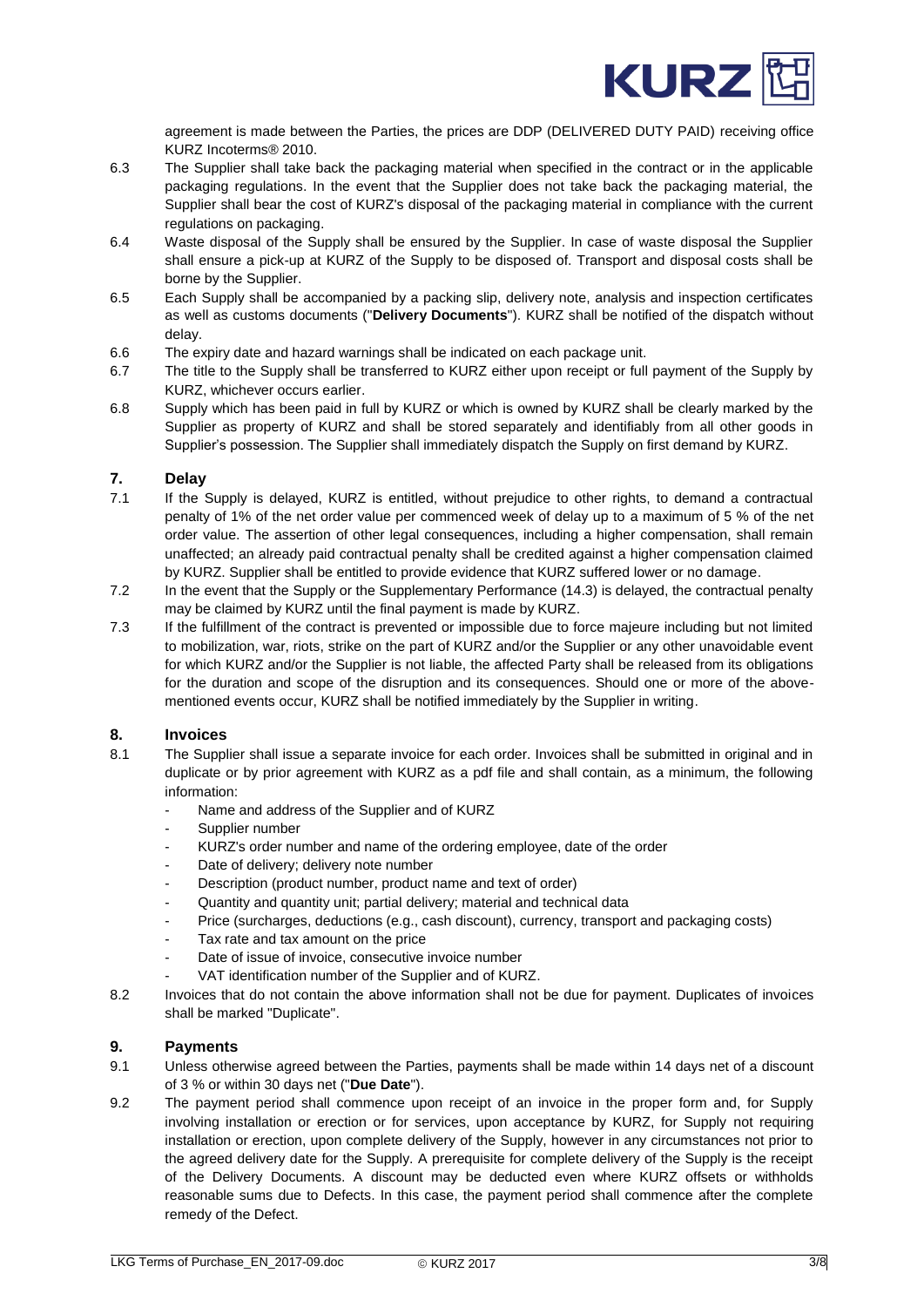

- 9.3 KURZ shall be in default of payment if KURZ does not pay after receipt of a written reminder from the Supplier which occurred after the Due Date of the remuneration.
- 9.4 The price for Supply with a Defect shall be set off by way of a debit note and shall be debited to the vendor account of the Supplier.
- 9.5 Payments by KURZ shall not be considered as acknowledgment that the Supply is in conformance with the contract.

#### <span id="page-3-0"></span>**10. Security**

- 10.1 KURZ shall be entitled to demand from the Supplier, as security for the performance of the contractual obligations, the position of an indefinite performance guarantee of 10 % of the gross order value. After complete fulfillment of the contract by the Supplier KURZ shall return the performance guarantee document to the Supplier, provided the Supplier presents KURZ the following security.
- 10.2 In order to safeguard the claims and rights of KURZ due to a Defect in the Supply, KURZ may demand from the Supplier, up to the expiry of the limitation period of the liability for Defects, a security of 5 % of the gross order value. The cost of the security shall be borne by the Supplier.
- 10.3 Security may be provided at the Supplier's option by withholding as per 10.4 or by means of a bank guarantee on first demand of a credit institution or insurer authorized in the European Union. In addition, the submission of such bank guarantee requires that KURZ has recognized the guarantor as suitable.
- 10.4 In case of security by way of withholding, KURZ may deduct a total of 5 % of the gross order value if KURZ pays the withholding on a blocked bank account which can only be jointly disposed by KURZ and the Supplier. In case the security is released to the Supplier, the interest of the blocked account is assigned to the Supplier. If the withholding is deducted of partial payments from KURZ, the respective payment shall be reduced by a maximum of 10 % until the amount of 5 % of the gross order value is reached.

### <span id="page-3-1"></span>**11. Spare Parts and Supply Capability**

- 11.1 The Supplier shall provide spare parts for the period of the foreseeable technical use of the Supply on reasonable terms, but at least for 10 years.
- 11.2 Regardless of 11.1, the Supplier shall inform KURZ at least 12 months in advance of its intention to discontinue the production of the Supply, in particular the production of spare parts, semifinished products or basic materials for the production of KURZ. KURZ shall be entitled to an order equal to the reference quantity of the preceding 12 months. On request of KURZ, the Supplier shall provide the necessary equipment and documents for the production of the spare parts. KURZ has the right to make use of such equipment and documents free of charge.

#### <span id="page-3-2"></span>**12. Quality Assurance**

The Supplier shall maintain a certified quality assurance system that meets the requirements of the current technical norms and standards. The Supplier shall provide KURZ with the test reports of the quality assurance measures of the Supply for review. On request of KURZ, the Supplier shall conclude a quality assurance agreement with KURZ. For a period of 11 years the Supplier shall keep the records of the test reports of the final inspection for each Supply and provide them to KURZ upon request for review.

#### <span id="page-3-3"></span>**13. Receiving Inspection**

- 13.1 After receipt of the Supply, KURZ shall check whether there are externally recognizable transport damages or Defects. Any damages and/or Defects discovered during or after this check shall be reported by KURZ to the Supplier.
- 13.2 Notice of Defect may be given within one month from receipt of the Supply or, to the extent that the Defect was first detected during processing or during putting into use, from the time when such Defect was detected.
- 13.3 KURZ is not obliged to conduct further inspections or give further notifications other than those mentioned above.

### <span id="page-3-4"></span>**14. Liability for Material Defects or Defects in Title**

- 14.1 Claims of KURZ due to Defects shall be time-barred after 3 years, unless the applicable law stipulates a longer limitation period. The limitation period shall start at the time of transfer of risk. In case of direct delivery to a customer of KURZ, the limitation period shall start with the acceptance of the Supply by the customer of KURZ.
- 14.2 Specifications regarding the Supply do not constitute a conclusive quality agreement of the Parties. The same applies to the properties of the samples presented by the Supplier with regard to material and processing.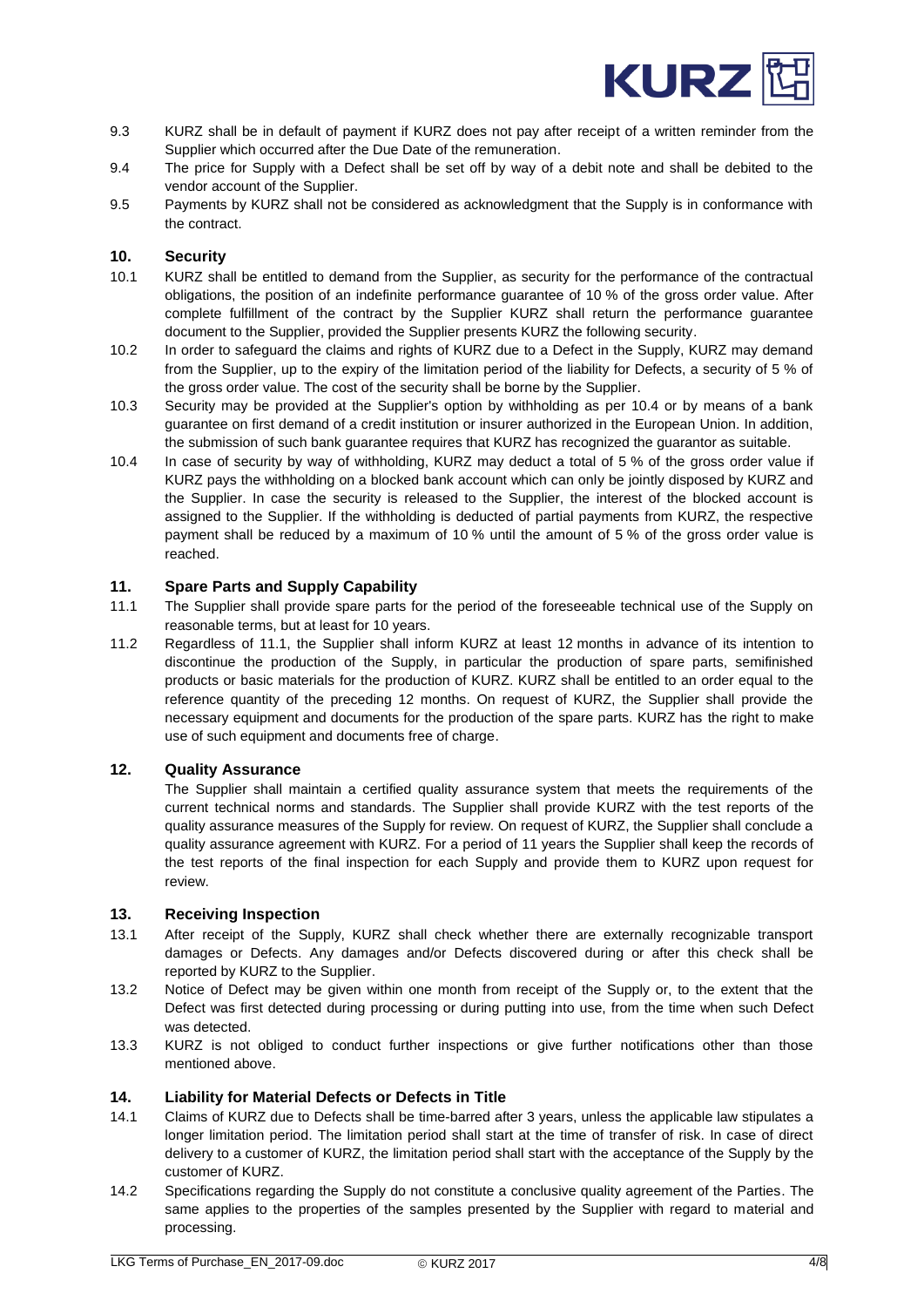

- 14.3 Defects which are detected before or at the time of transfer of risk or which occur during the limitation period, the Supplier shall either repair ("**Subsequent Repair**") or replace with a defect-free Supply ("**Subsequent Delivery**") at its own expense. This shall also apply to a Supply in respect of which the inspection has been limited to random sampling. KURZ shall exercise such choice at its discretion. Subsequent Repair or Subsequent Delivery is hereinafter referred to as "**Supplementary Performance**". The Supplier undertakes to bear the expenses necessary for the purpose of Supplementary Performance, in particular but without limitation transportation costs, travel costs, labor costs and the cost of materials as well as costs of removal and subsequent reinstallation.
- 14.4 If, as a result of a defective Supply, an overall inspection is required which exceeds the standard level of receiving inspection of KURZ, the Supplier shall reimburse KURZ for the costs incurred as a result thereof.
- 14.5 Insofar as the Supplier has remedied a Defect which he acknowledged by Supplementary Performance, the limitation period for Defects of the Supplementary Performance shall start anew at the time of transfer of risk of the Supplementary Performance as per 14.1. In case of direct delivery of Supplementary Performance to a customer of KURZ, the limitation period shall start with the acceptance of the Supplementary Performance by the customer of KURZ.
- 14.6 If the Supplementary Performance fails or the Supplier is in delay with the Supplementary Performance, KURZ may rescind the contract in whole or in part without compensation or demand a reduction in price or perform the Supplementary Performance itself or have it performed at the Supplier's expense and KURZ may claim damages, damages instead of performance or replacement of wasted expenses. 14.9 shall remain unaffected.
- 14.7 The same shall apply if the Supplier states that it is unable to carry out the Supplementary Performance within a reasonable period of time.
- 14.8 If KURZ claims damages or damages instead of the performance, KURZ reserves the right to demand the Supply until the Supplier has completely paid the compensation.
- 14.9 The remedy of Defects by KURZ can be carried out at the expense of the Supplier after unsuccessful expiry of the deadline set to the Supplier by KURZ, if KURZ has an immediate interest in remedying the Defects to avoid delay of its own towards a third party or for some other urgency. 14.6 shall remain unaffected.
- 14.10 In the event that the defective Supply is not taken back by the Supplier, despite being requested to do so by KURZ, such Supply can be disposed by KURZ at the expense of the Supplier or returned "freight collect" on Supplier's account. The Supplier shall bear the risk of returning the defective Supply.
- 14.11 The above-mentioned claims become time-barred after 1 year from the notice of Defect, but in no case before the expiry of the limitation period as per 14.1.
- 14.12 Any further claims of KURZ against the Supplier, in particular a claim for compensation of useless handling or processing costs, shall remain unaffected.

# <span id="page-4-0"></span>**15. Indemnification**

In the event that a third party makes a claim against KURZ due to a Defect of the Supply, the Supplier shall immediately indemnify KURZ from such claim.

# <span id="page-4-1"></span>**16. Third Party Right**

- 16.1 The Supplier shall guarantee that the Supply does not infringe industrial property rights, an application for industrial proprietary rights or any other third party right ("**Third Party Right**"). In case of a culpable breach of a Third Party Right, the Supplier shall indemnify KURZ and/or its customers if any action will be taken against them in or out of court due to a violation of a Third Party Right. In the event of a legal dispute, the Supplier shall provide legal assistance on request. In addition, the Supplier shall compensate for damages which KURZ and/or its customers have suffered due to the fact that they have relied on the unrestricted usability of the Supply (e.g. resale or further processing of the Supply). The damage of a customer of KURZ shall only be compensated by the Supplier, insofar as the customer has asserted a claim against KURZ.
- 16.2 The Supplier shall not be liable as long as it has produced the Supply exclusively according to drawings and models of KURZ and it did not know or ought to have known that the production of this Supply constitutes an infringement of a Third Party Right.
- 16.3 Upon request the Supplier shall name the Third Party Right which the Supplier uses in connection with the Supply. If the Supplier becomes aware of any infringement of a Third Party Right, the Supplier shall notify KURZ immediately and unrequested.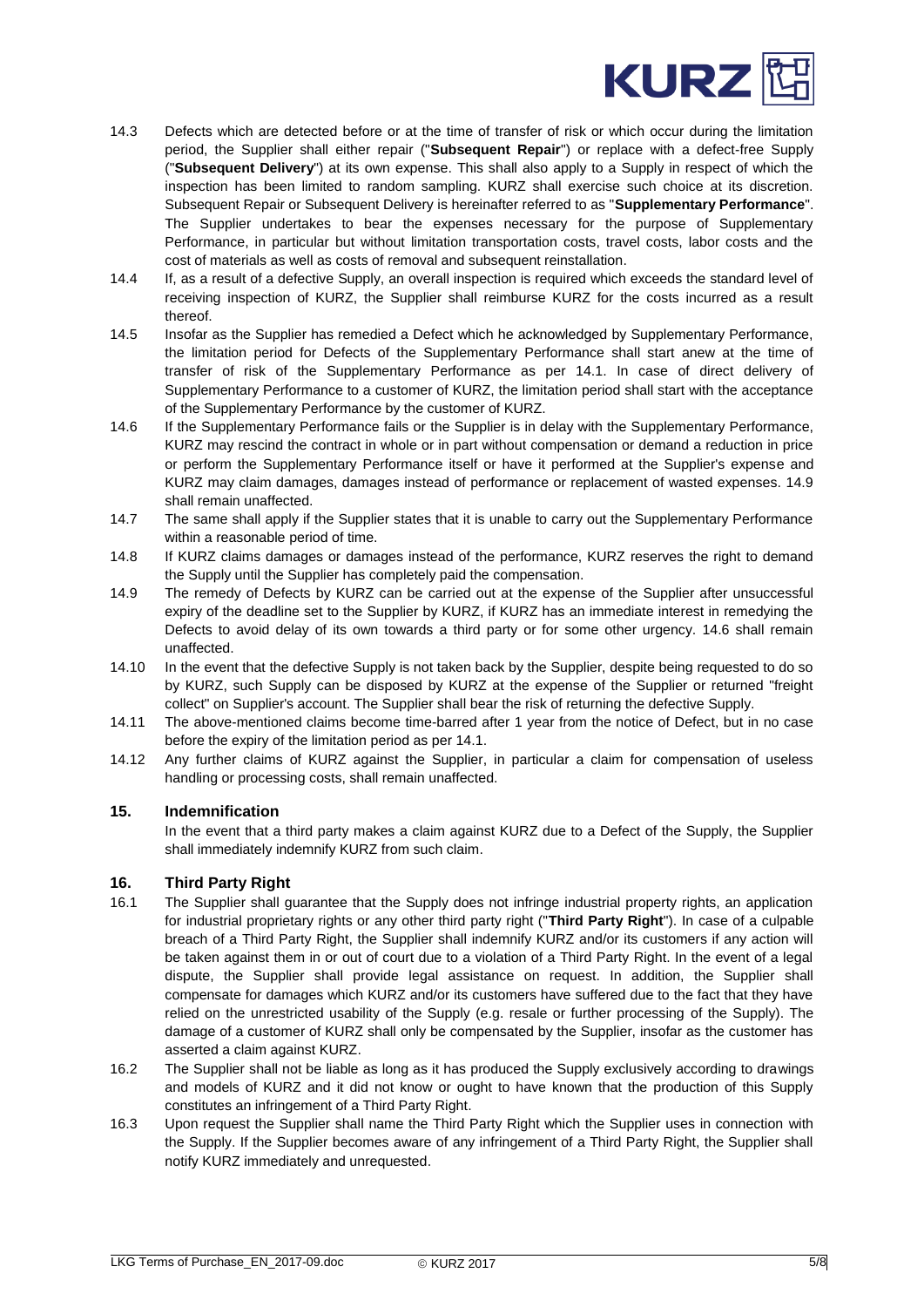

# <span id="page-5-0"></span>**17. Subcontracting, Right of Retention, Setoff**

- 17.1 The Supplier may not subcontract the Supply without KURZ's prior written consent. The failure to obtain KURZ's consent to subcontract entitles KURZ to rescind the contract in whole or in part and to claim damages.
- 17.2 The assertion of retention rights against claims of KURZ is excluded, if the right of retention is not based on the same contractual relationship.
- 17.3 The Supplier can only set off a counterclaim against a counterclaim of KURZ if its claim is undisputed or confirmed by a final and unappealable judgment.

### <span id="page-5-1"></span>**18. Materials Provided by KURZ**

- 18.1 Insofar as necessary for the production of the Supply, KURZ shall provide material free of charge. The material provided by KURZ shall remain the property of KURZ and shall be stored separately and appropriately, designated, managed and insured by the Supplier free of charge. Their use is only permissible for the production of the Supply or for Supplementary Performance for KURZ. In case of reduction in value or loss of the material provided by KURZ, the Supplier shall be liable for compensation.
- 18.2 18.1 shall also apply for material provided by KURZ to the Supplier for the contract against payment.
- 18.3 The Processing or conversion of the material shall be done by the Supplier for KURZ. KURZ shall become the owner of the new or altered material immediately. The Parties are in agreement that in case the material is provided with other goods which do not belong to KURZ, KURZ shall have co-ownership of the new product in proportion resulting from the ratio of the value of the processed material provided by KURZ to the value of the new product at the time of processing. The Supplier shall store the new product resulting from this processing for KURZ with the due care of a diligent businessman.
- 18.4 After termination of the contract concluded between the Parties, the material provided by KURZ shall be dispatched to KURZ without special request at the expense of the Supplier, provided that KURZ does not agree in writing with any other usage.

### <span id="page-5-2"></span>**19. Drawings, Models, Tools, Molds, Samples etc.**

- 19.1 Drawings, models, tools, molds, samples, etc. ("**Objects**"), which are the property of KURZ, shall be made available to the Supplier for the Supply by way of loan. The Supplier shall mark the Objects as property of KURZ. The Supplier waives all rights, in particular rights of retention, for these Objects, which may conflict with the demand of KURZ for the return of the Objects. Objects shall not be disposed of or sold without the prior written consent of KURZ.
- 19.2 The Objects which have been handed over to the Supplier shall be maintained by the Supplier, properly stored, treated with care and insured at the replacement value, especially against risks such as fire, lightning, explosion, water damage, electronic damage, breakage, theft and sabotage. Changes and repairs of the Objects are only permitted with the prior written consent of KURZ.

#### <span id="page-5-3"></span>**20. Proof of Origin, Export Regulations**

- 20.1 The Supplier shall submit the necessary proof of origin (e.g. certificates of origin) which is necessary for obtainment of customs or other benefits and customs clearance as well as associated procedures, operations etc.
- 20.2 The Supplier shall notify KURZ in writing which of the Supply is subject to export or re-export restrictions (e.g. the foreign trade regulations of the Federal Republic of Germany, and other applicable national or European or international foreign trade laws, US Export Administration Regulations (EAR)).

#### <span id="page-5-4"></span>**21. Confidentiality**

- 21.1 Each Party shall not without the prior written consent of the other Party pass to third parties information, knowledge, templates, including such documents as illustrations, drawings, plans, construction documents ("**Information**") received from the other Party. This shall not apply to Information which at the time of receipt are generally known or were already known by the receiving Party without being obliged to maintain confidentiality or were transferred by a third party lawfully in possession thereof and who has the lawful power to disclose such Information or were independently developed by the receiving Party without using any Information of the disclosing Party. Information shall be returned by the receiving Party without delay if a contract is not awarded. A right of retention by the receiving Party is excluded.
- 21.2 A third party within the meaning of 21.1 shall not be deemed to be a company affiliated with KURZ as well as a person or company entrusted with the task of performance of the contract by KURZ insofar as they have been obliged to keep confidential in an equivalent manner.
- 21.3 Neither Party shall use the Information received from the other Party for purposes over and beyond the scope of the contract between the Parties without the express written consent of the other Party.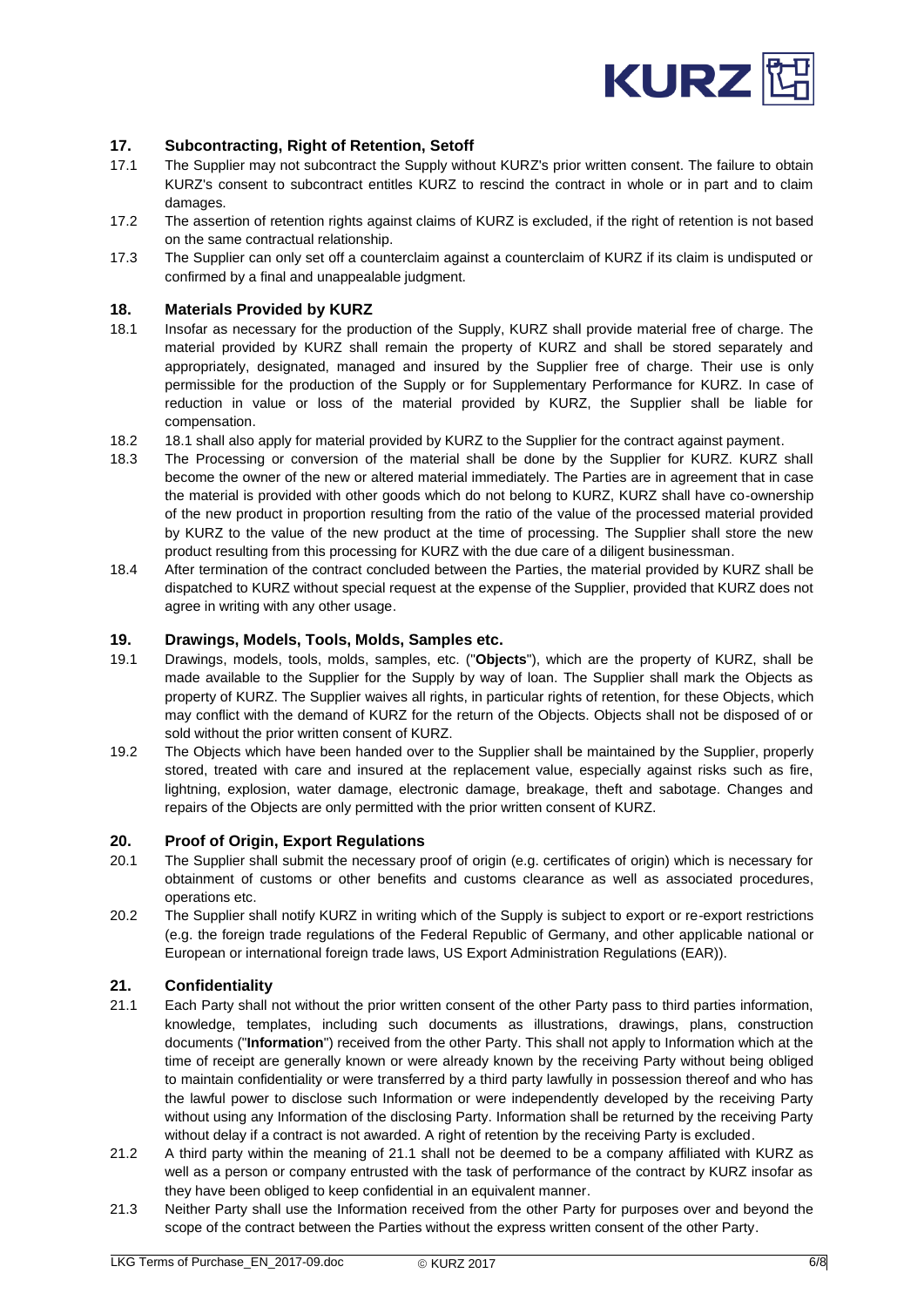

- 21.4 The obligation of confidentiality shall begin upon receipt of the Information and ends 5 years after the end of the business relationship.
- 21.5 The Supplier is not permitted to use company names, logos and brands, or visual representation (e.g. photo, video) of KURZ or to use KURZ products, machinery, etc. as a reference, in documents, images or other publications without the prior written consent of KURZ.

#### <span id="page-6-0"></span>**22. Insurance**

- 22.1 The costs of insurance of the Supply, in particular a forwarding insurance, are not taken over by KURZ.
- 22.2 The application of the (German) Freight Forwarders Standard Terms and Conditions (ADSp) is excluded.
- 22.3 The Supplier shall, at its expense, conclude an adequate liability insurance for damages to be caused by the Supply. In order to cover the product liability risks, the Supplier shall maintain a business liability insurance, which shall include financial loss caused by damage to products (extended product liability insurance for personal injury and property damage, including damages abroad and the costs of product recall). On request of KURZ the insured sums shall be proven. The conclusion and proof of such insurances do not limit the scope of liability of the Supplier.
- 22.4 KURZ shall insure rental or rented items of the Supplier against the usual risks. Any liability for loss or damage to the goods delivered by the Supplier shall be excluded, except in cases of intentional or gross negligence of KURZ.

#### <span id="page-6-1"></span>**23. Termination for Cause**

If the Supplier is in default of payment, suspension of payment, opening or applying for bankruptcy, insolvency or composition proceedings or rejection of such due to non-existing assets, protest of a bill, valuation of the Supplier with a high business risk by a recognized information or rating agency, or in the event of comparable sustainable reasons which suggest the insolvency of the Supplier, KURZ is entitled to rescind the contract in full or in part.

### <span id="page-6-2"></span>**24. Assignment**

The assignment of a claim or of a right under the contract is permitted only with the prior written consent of the other Party. This shall not apply to a monetary claim.

### <span id="page-6-3"></span>**25. Corporate Social Responsibility**

- 25.1 As a member of the KURZ-Group, KURZ is committed to respect and to observe the KURZ Code of Business Conduct.
- 25.2 The Supplier confirms to observe the applicable law and legislation; the Supplier shall not tolerate any kind of corruption or bribe, respect basic rights and the ban on child labor and forced labor. Furthermore the Supplier shall take responsibility for the health and safety of its employees, shall ensure a fair compensation and reasonable working hours, shall act in accordance with the applicable environmental laws and shall use its best efforts to promote the observance of these principles among its suppliers.

# <span id="page-6-4"></span>**26. REACH**

- 26.1 The Supplier shall pack, label and dispatch the Supply of substances and mixtures according to the relevant national and international regulations. The Supplier (Article 3 No. 32 Regulation (EC) No 1907/2006 (consolidated version), "**REACH**") shall comply with its duties in accordance with REACH; in particular, the Supplier shall provide KURZ with a safety data sheet (Article 31 REACH) in the official language of the recipient.
- 26.2 The Supplier guarantees, that the substances and mixtures contained in the Supply are effectively preregistered, registered (or exempted from compulsory registration) and, where relevant, admitted in accordance with REACH. If the Supply is an article (Article 7 REACH), the preceding sentence applies to the released substances and mixtures.
- 26.3 If a Supply does not yet require registration, the Supplier guarantees that the Supplier has preregistered it in due form and time or that the Supplier has ensured that it has been preregistered by the registrant in due form and time.
- 26.4 The Supplier shall inform KURZ without delay if it becomes apparent to him that a preregistered substance or mixture will not be registered within the relevant transitional period for the respective substance or mixture. After expiry of such registration period (at the latest), the Supplier shall not deliver to KURZ any Supply containing the substance or the mixture without indicating the missing registration before sending the Supply and expressly requesting KURZ to confirm the order.
- 26.5 The Supplier of an article (Article 3 No. 33 REACH) shall inform KURZ without delay if the article contains a substance (Article 33 REACH) in a concentration of more than 0.1% by mass (w/w) that meets the criteria ("substances of very high concern") of Articles 57 and 59 or 67 REACH. This also applies to packaging.